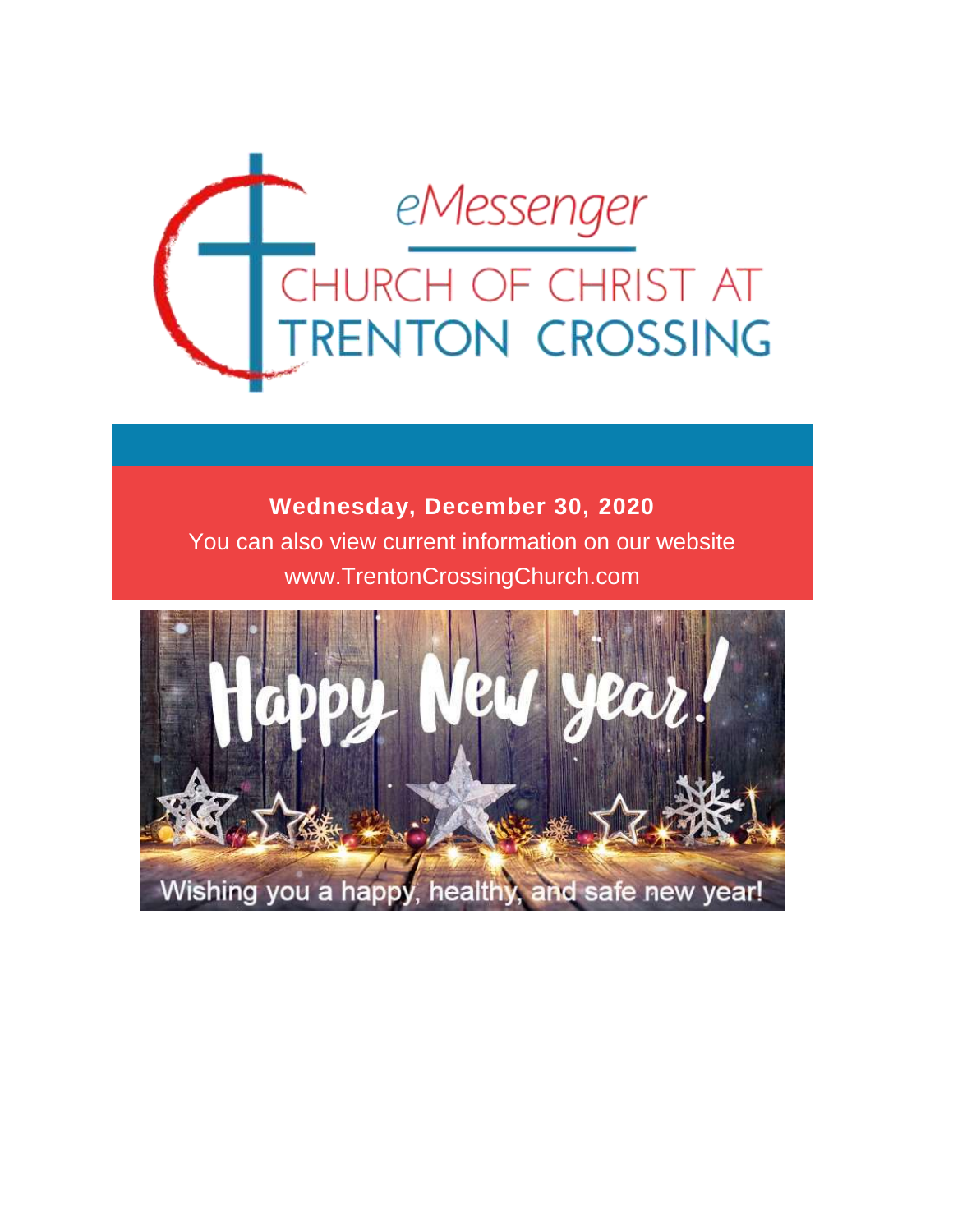

#### **NOTICE!**

Due to an increased demand on our hospital because of COVID-19 and other illnesses, we will **NOT BE MEETING** this Sunday (January 3).

Watch our Facebook page or YouTube channel (Church of Christ at Trenton Crossing) as we livestream our time of worship at 10:00am on Sundays. In addition, Jeff Shocklee's 9:00am Bible Class will continue each week over Zoom. (Scroll down for more info.)



## **FROM GEOFFREY'S DESK . . .**

Geoffrey's article will return next week.



# **Upcoming Events**

- **Friday, January 1 -** The church office will be closed for the New Year's holiday
- **Thursday, February 11 -** Dorcas Ministry, 6pm.

**More information about Upcoming Events can be found in the box below.**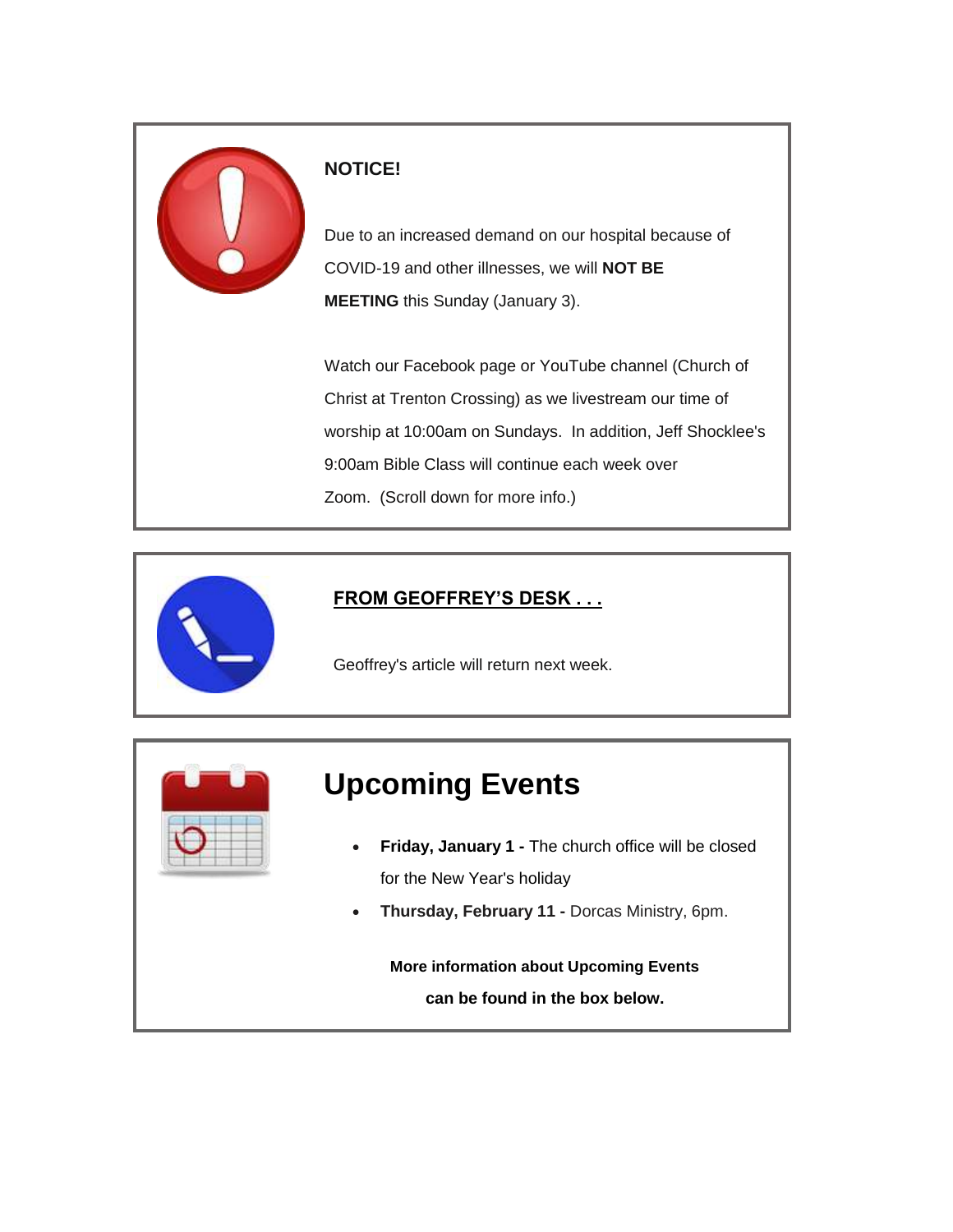

## **Church News**

- **Parkinson's Awareness -** The Parkinson's Awareness Group usually meets here every 2nd Thursday at 3pm in the Fellowship Hall. The do not have currently have plans to meet due to COVID-19.
- **Dorcas Ministry -** The Dorcas Ministry usually meets every 2nd Thursday from 6-8pm in the Fellowship Hall. However, due to the spike in COVID-19 cases, they will not meet in January. The next scheduled meeting is February 11. This ministry is for anyone of any age or talent level interested in crafting for God's glory.



#### **New Grandchild**

We want to congratulate BJ and Jill Worthington on the birth of their granddaughter, Evy Elizabeth Shamblin. Evy was born December 21. She was 18" long and weighed 6lbs 14oz. Evy is the daughter of Tanner and Elizabeth Shamblin and little sister to Emma and Ellie.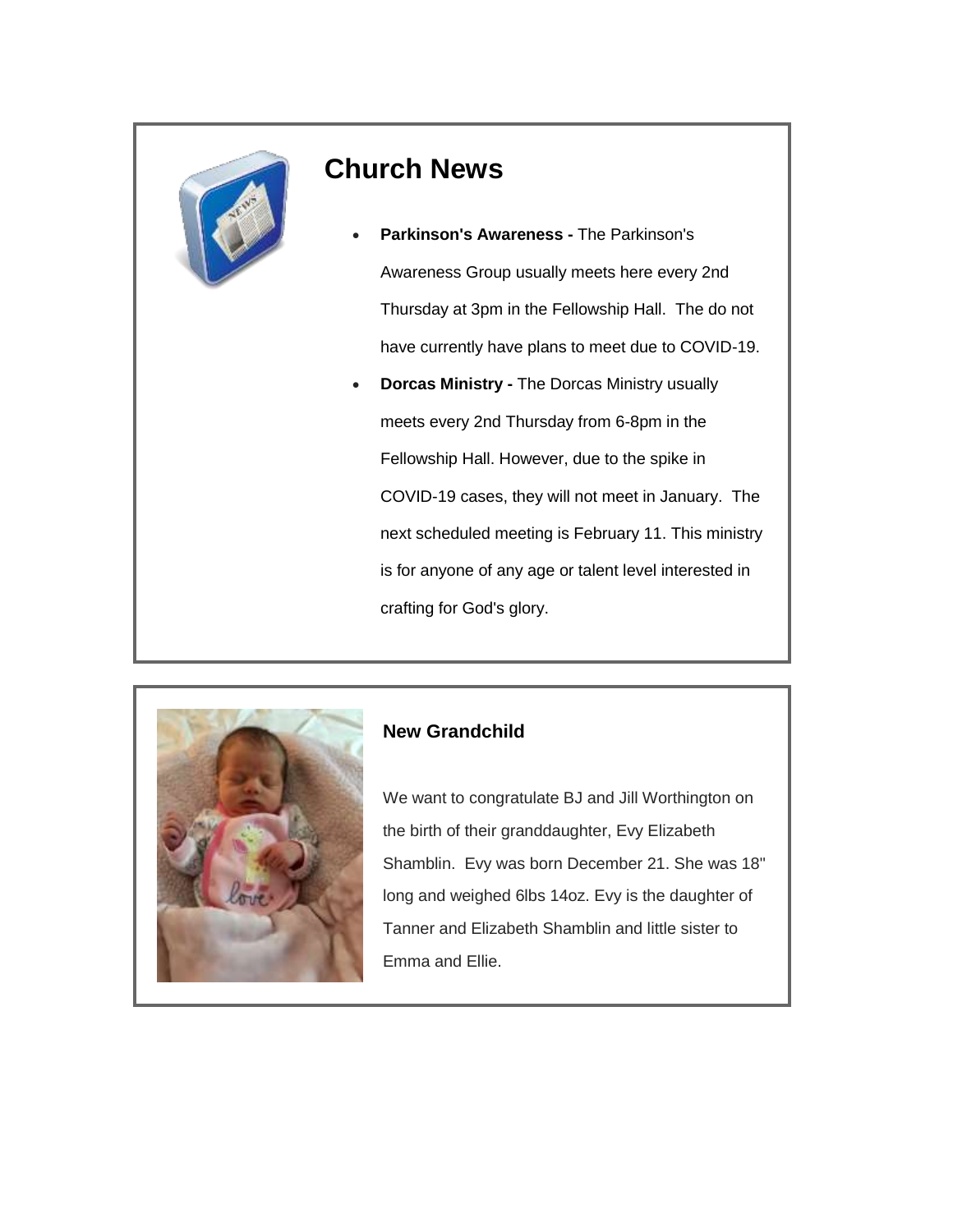

#### **Sympathy**

We want to express our sympathy to the family of Bessie Daniel. There will be a graveside service in Dickson on Monday.



## **Sympathy**

We want to express our sympathy to Howard Brown and his family at the passing of his brother, James Brown. James lived in Peoria, IN.



#### **Sympathy**

We want to express our sympathy to Michael Compton and his family at the passing of his cousin, Jacob Derr. Jacob lived in Texas.



## **Widows Support Group Luncheon** Postponed

The luncheon that was scheduled for Sunday, January 17, has been postponed. The event will be rescheduled for a later date.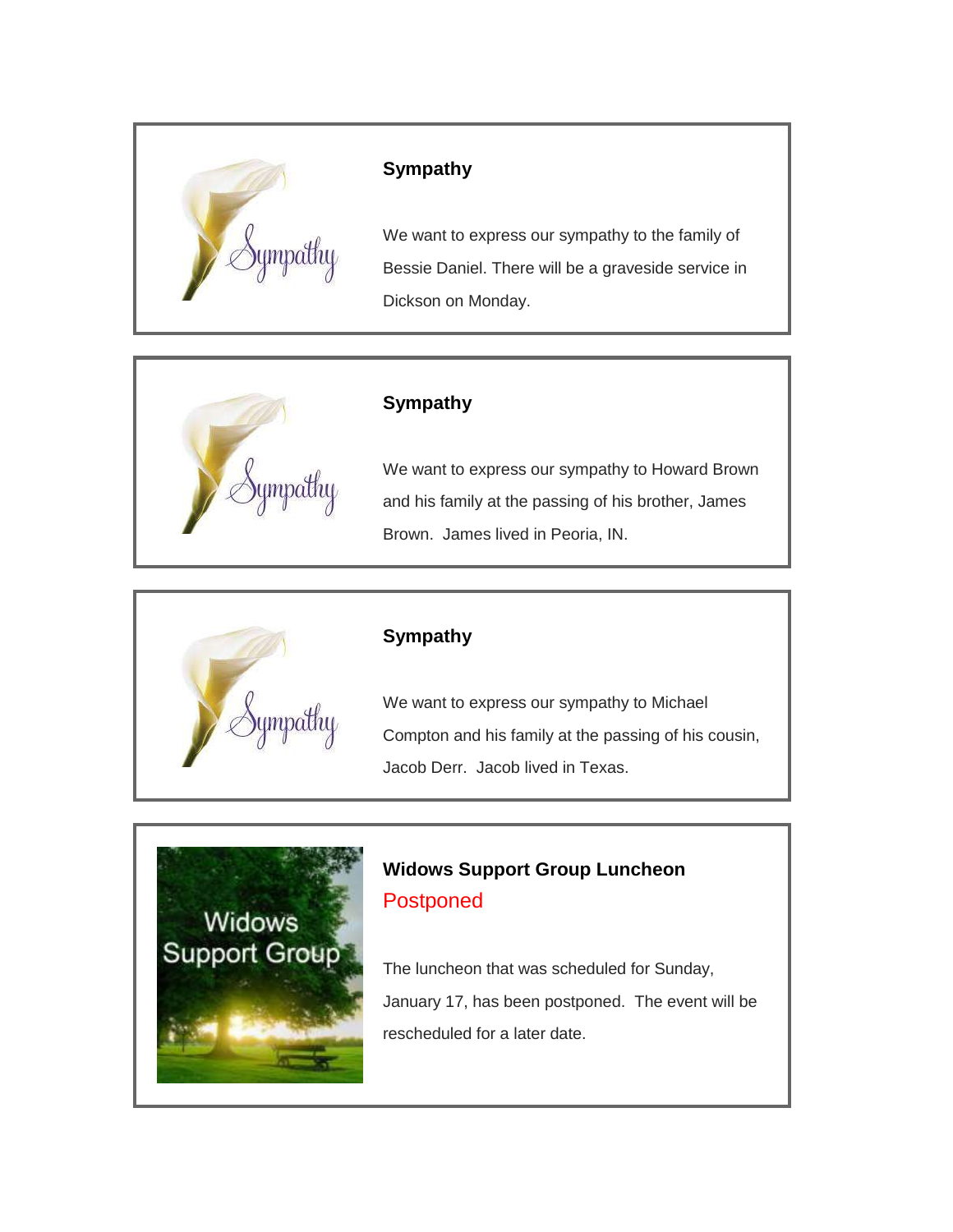

#### **We Need Teachers!**

We are in need of Sunday School teachers for the Preschool department. We also need nursery workers to help during our Sunday Morning Worship Assembly as well as teachers for our Ministry 937 (special needs class.) If you can help, please see or contact Gwyn Huggins at 931-220-6478.



Elijah and Joyce Johnson made memorial donations to World Bible School in memory of Joe Mallory, to the F.U.E.L. Ministry in memory of Sylvia Perry, and to The Well in memory of Misty Shocklee's grandfather, Virgil Williams.

Wilton McKinney made memorial donations to The Well in memory of Misty Shocklee's grandfather, Virgil Williams, and to the F.U.E.L. Ministry in memory of Sylvia Perry.



# UTCYG

**Sunday Morning 9am** Middle School Class (6th-8th) High School Class (9th-12th)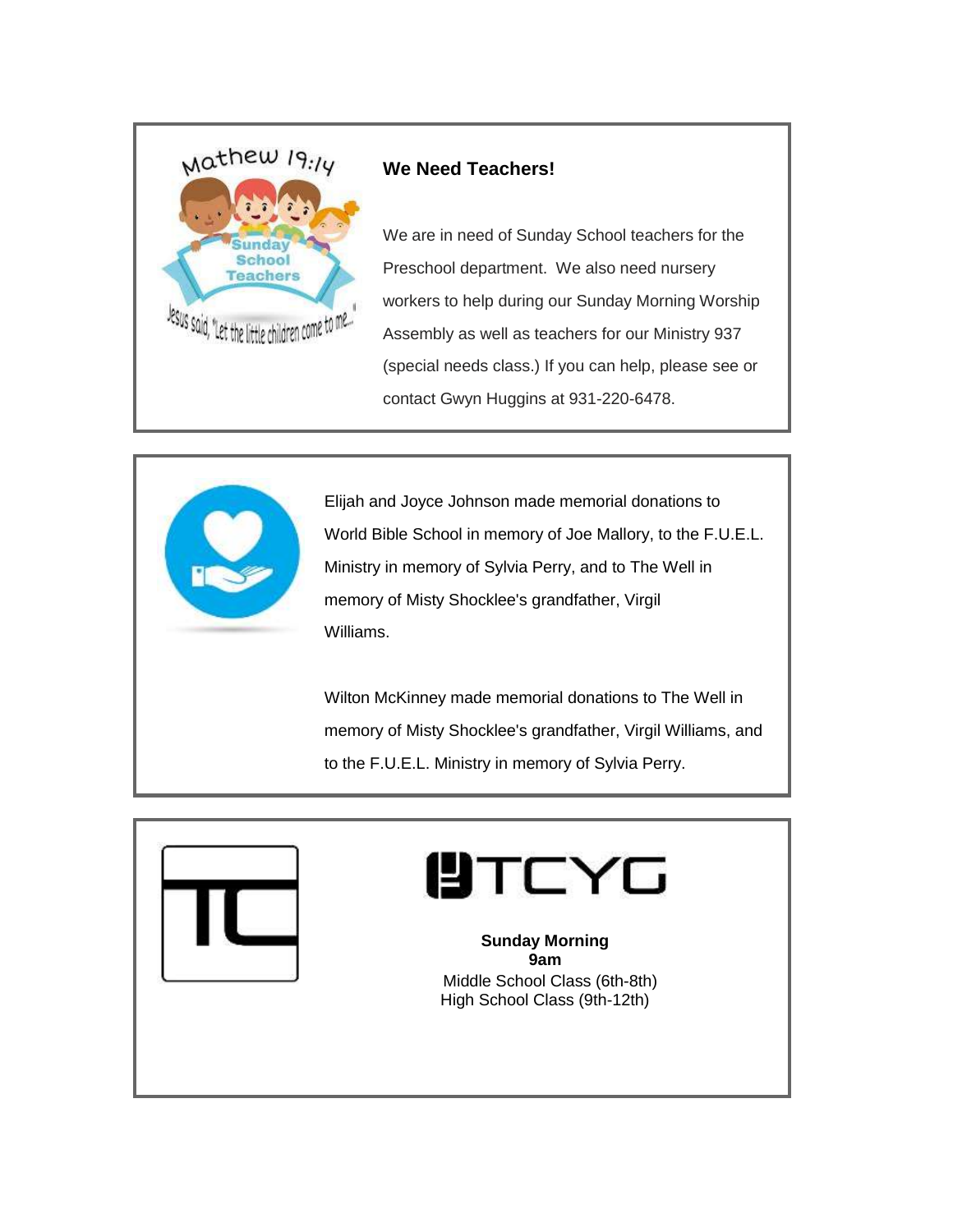#### **Wednesday Afternoon Mid-Week Bible Study 4:30-8pm** Middle School Class (6th-8th) High School Class (9th-12th)



# **News From The WELL**

#### **Items you can help replenish:**

Men's WINTER clothing! Here is a list of items that we no longer have or are almost completely out of:

- Men's small jeans. Size 28-32
- Men's hoodies, long sleeve t-shirts, sweaters, fleece tops, sweatshirts (size small and 2x and up)
- Men's coats and jackets (all sizes)
- Men's belts
- Men's tennis shoes (no dress shoes please)
- New boxers

We will be happy to take any sizes in men's winter clothing and shoes!!!!! **We all need coats for all ages, sizes, and genders.** Please make sure that your donated items are clean and in great shape. Drop-off times are Monday and Wednesday, 1-6pm. Come to the back of the building and ring the doorbell. Someone will come to the door and receive your donations.

## **Clothing Guidelines:**

 Drop-off times are Monday and Wednesday, 1-6pm. Come to the back of the building and ring the doorbell. Someone will come to the door and receive your donations.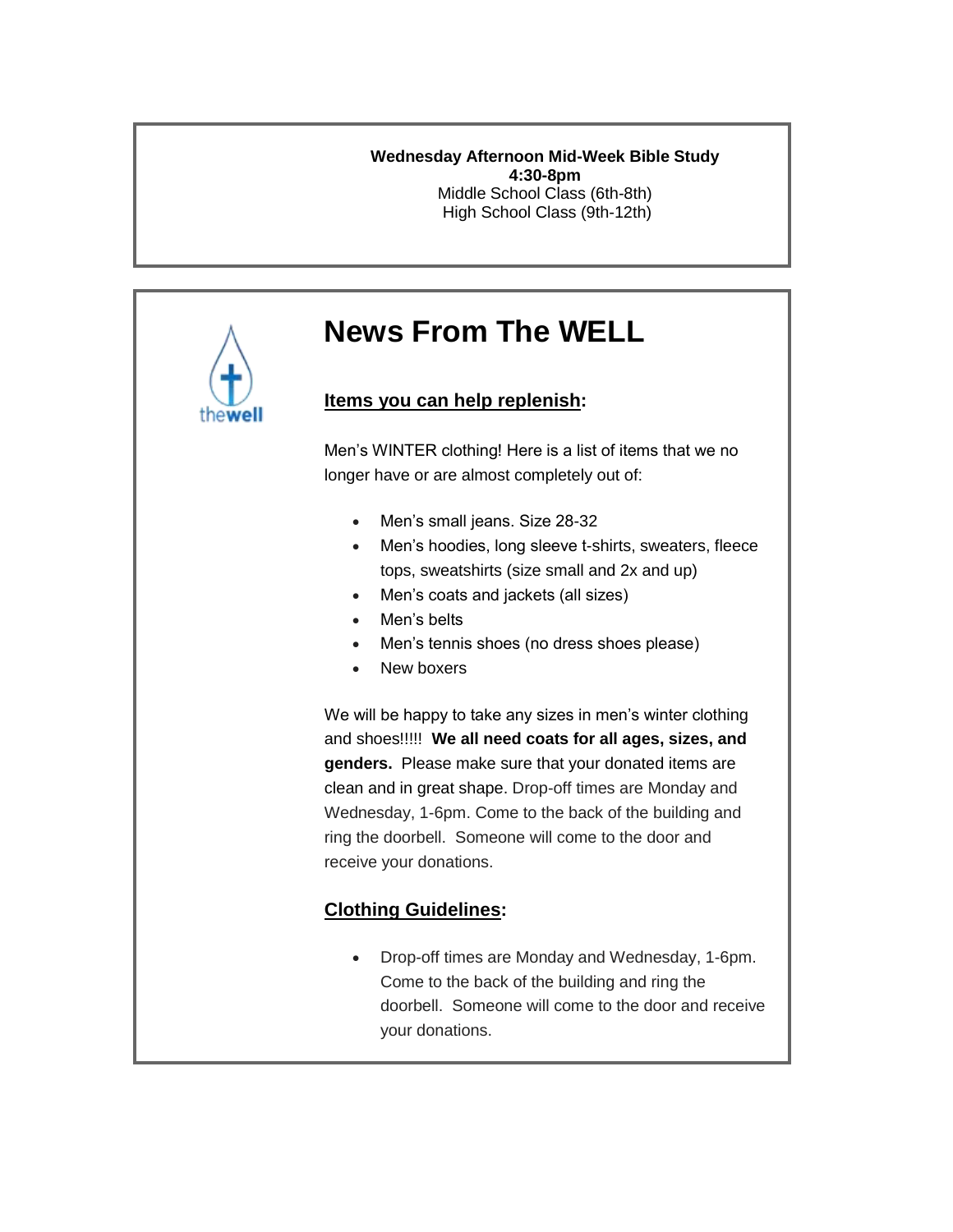- We are ONLY accepting items that are in GREAT shape. Please send all other items to another ministry in town.
- The green bin behind our building is closed at this time. Please do not leave your donations outside! Any items left outside will be disposed of. **Food Item:** None at this time.

#### **Well Contact Information:**

931-802-2889 TheWell@TrentonCrossingChurch.com



**If you or someone you know needs to be added to our TC Prayer List, please contact the church office.**

- **Hospital:** Barbara Tatum had back surgery at Vanderbilt last week. She plans to move today to EnduraCare, a rehab center in Franklin.
- **Rehab:** Carol Baker is in Clarksville Nursing and Rehab (room 301) for therapy for her broken ankle.
- **Home:** Enrique Longoria is now home from deployment.
- **Deployed:** Perry Patton, Brian Quinn, Charlie Reed, and John Reed.
- **Continued Prayers:** Joyce Carpenter, Geneva Chester, Susan Claud, Marta Dean, Glen & Marilyn Ezell, Robert & Lenetta Graves, Frances Johnson,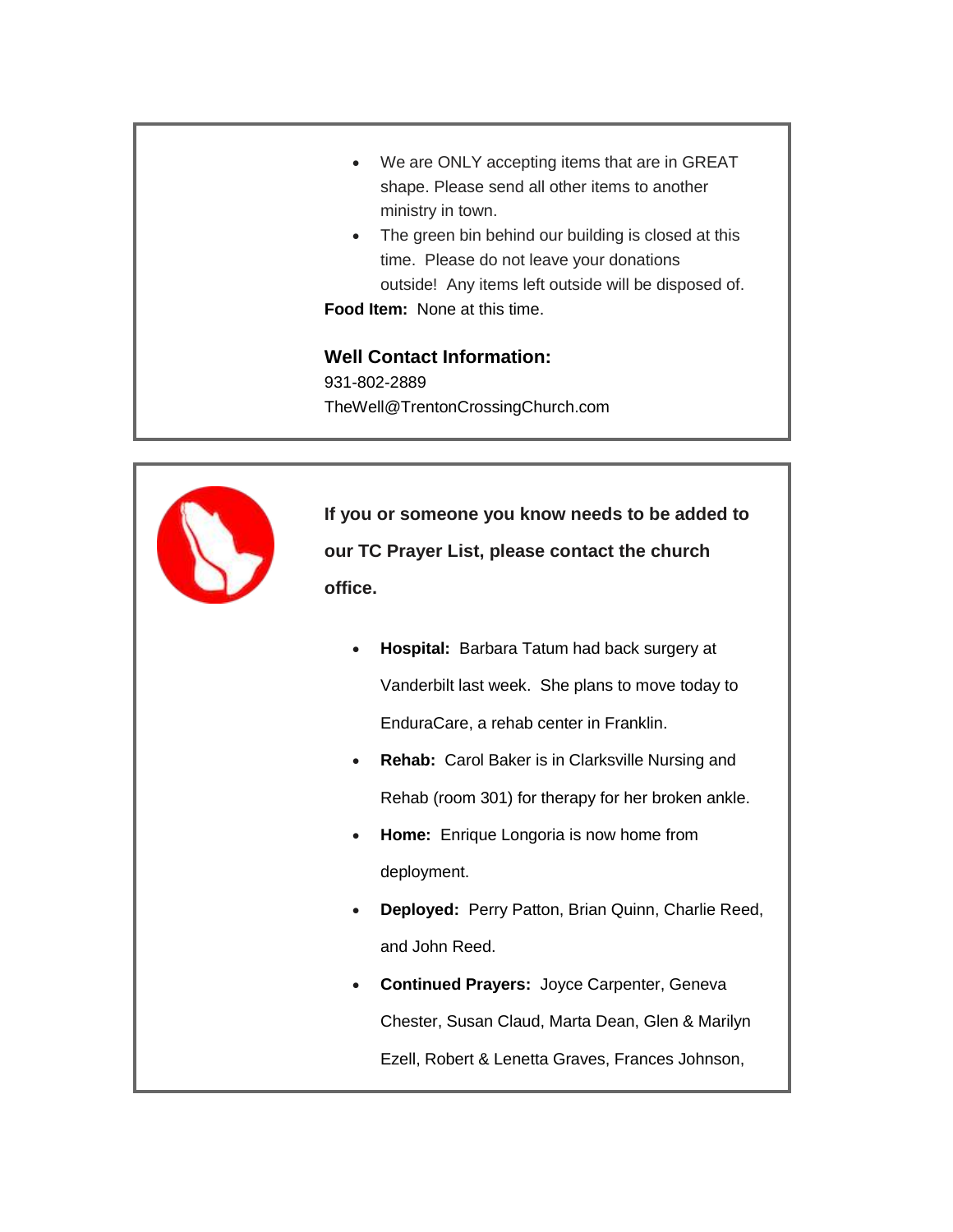Jean Langley, Bob Lewis, Mary Linton, Virgie Mallory, Joe & Shirley Marable, Glenda McKinney, Allison Quinn, Ann Suddeath, Jesse Teal, Greg Troupe, Marlene Walker, Amy Williams, and Lillian Wright.

- **Home-Centered:** Linda Allen, Jimmy & Betty Collier, Frances Johnson, Virgie Mallory, Dorothy Oliver, and Barbara Tatum.
	- **Family & Friends**: David and Shirley Bradley (brother and sister-in-law of Blakey Bradley); Billy Carpenter (son of Joyce Carpenter); Glen Chester (brother of Teresa Winn); Harold Galbraith (former elder is now home following heart surgery); Tara Gant (friend of Joyce Johnson); Charles Givens (brother of Pat Thompson); Brenda Gray (friend of Joyce Johnson) is undergoing treatments for cancer; Bryan & Alice Gunter (friends of Mark Sharp) Brian was diagnosed with lukemia; Michael Hardy (son of Nita Hardy) various health issues; Dylan Lawrence (student at Montgomery Central High School diagnosed with an inoperable brain tumor); Danny and Felicia Loya (uncle and aunt of Ken Allen) diagnosed with COVID-19; Dixie Maxwell (aunt of Tiffany Hampton) was diagnosed with an inoperable brain tumor; Johnny Miller was diagnosed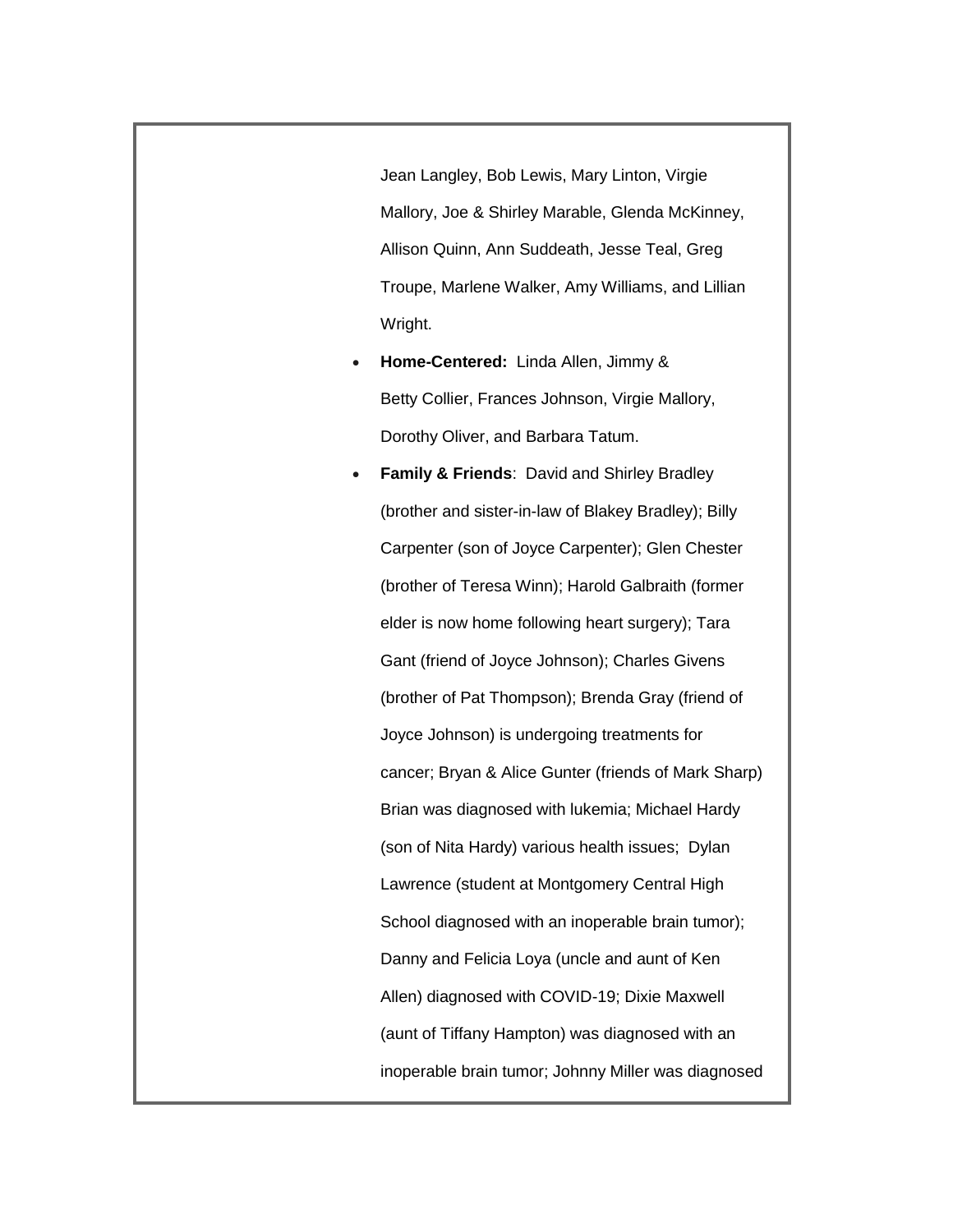with skin cancer; Mistic Family (friends of Jill Compton), Phil Oliver (neighbor of Guy and Barbara Beeman); Judy Rye (relative of Pat Thompson); Carol Sharp (sister-in-law of Mark Sharp) diagnosed with a brain tumor; Margaret West (mother of Myrna Travis); and Bobbie Wilson (friend of Nita Hardy).

- **Arcadia Senior Living:** Harold and Carolyn Vann, Apt. 313; Lovetta Wright, Room 332
- **Jubilee House:** John Harrison, Room 114, (475 Bellamy Lane, 37043)
- **Uffelman:** Tammy Roe, Apt. 302: (215 Uffelman Dr., 37043)
- **Walking Horse:** Anita Cooper, Room 125 (207 Uffelman Dr., 37043)



# **WAYS TO CONNECT**

As you know, these are unusual times, and we are not having any public gatherings this Sunday (January 3). In the meantime, there are various ways that you can connect with us throughout the week, and they are posted below.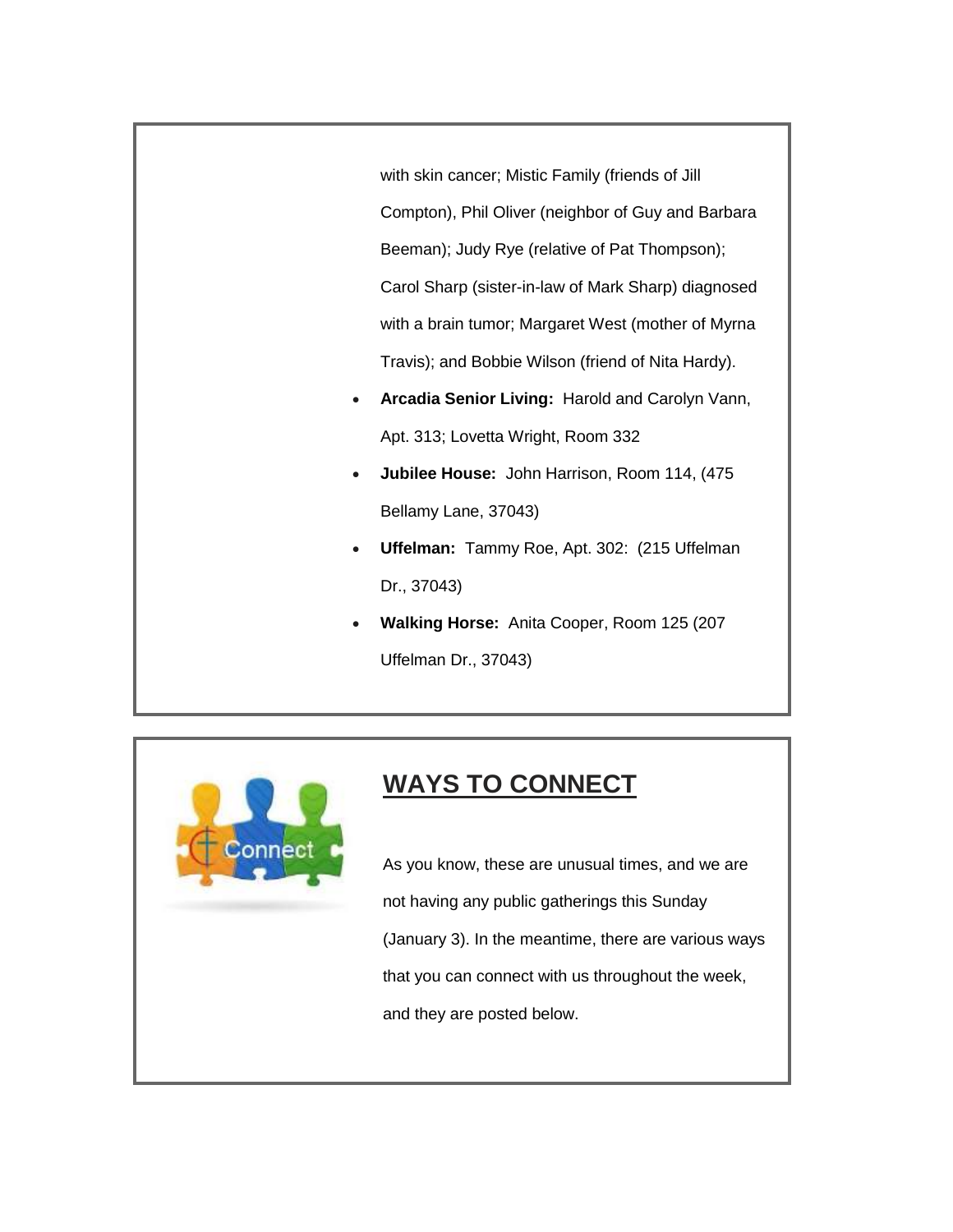PLEASE NOTE: You DO NOT need to be registered on Facebook in order to access our Facebook page. Simply go to **[www.facebook.com](http://www.facebook.com/)** and go to our page (Church of Christ at Trenton Crossing)

#### **SPECIAL NOTE FOR YOUTH:** Chris Middleton is

conducting several meetings/studies throughout the week using Zoom. Please scroll back to "Youth Group News" for the schedule and link information.

**Sunday at 9am –** Bible Class with Jeff Shocklee on Zoom

The link is: <https://us04web.zoom.us/j/> . . .

Meeting ID: 344 569 933

Password: 019541

**Sunday at 10am –** Live Stream Worship

Our Facebook Page

(Church of Christ at Trenton Crossing)

Our Website (www. trentoncrossingchurch.com)

YouTube (Church of Christ at Trenton Crossing)

**Sunday at 5:30pm –** "Virtual LIFE Group"

Devotional with Geoffrey